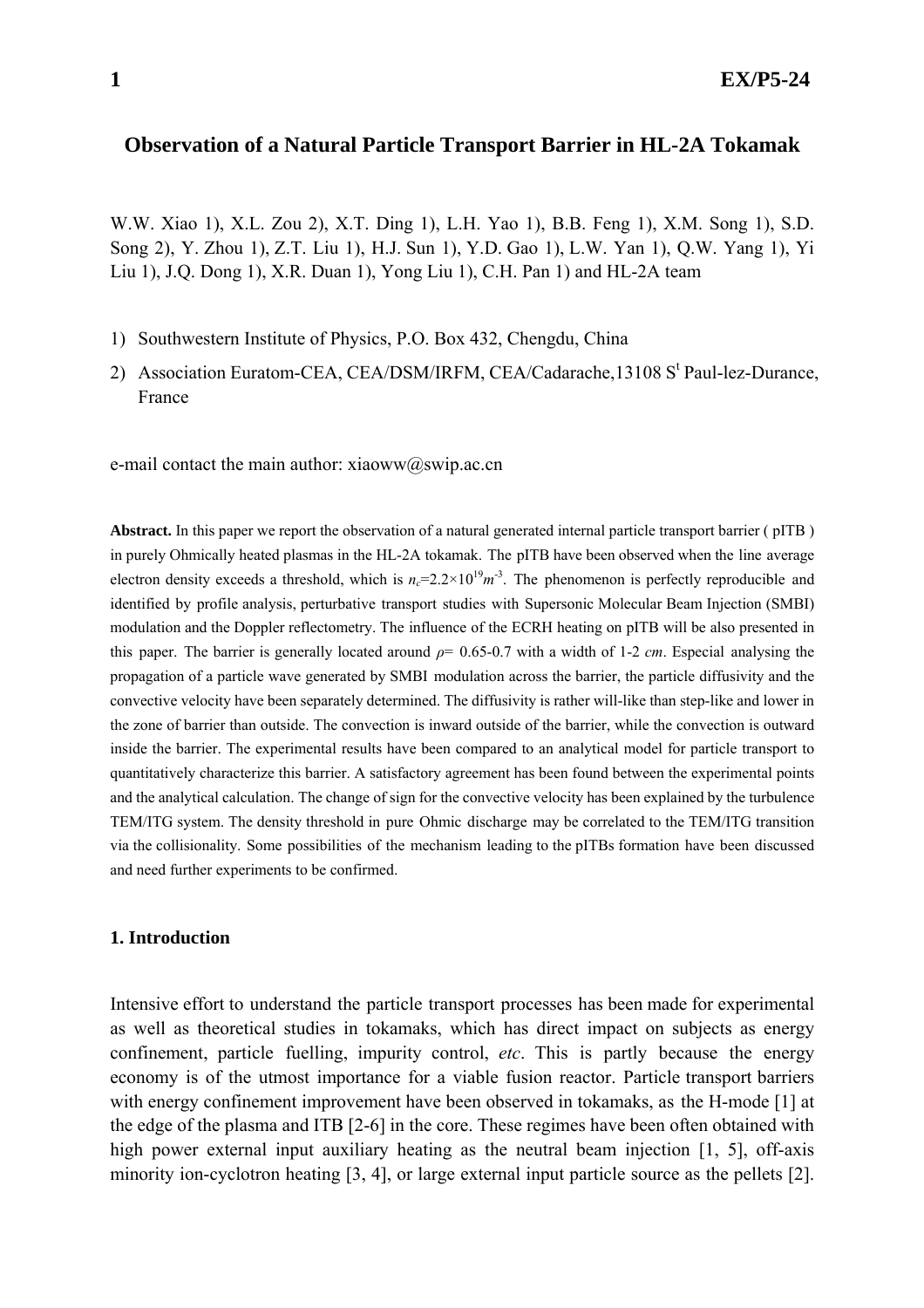Mechanisms responsible for these barriers are reversed magnetic shear, or  $E \times B$  rotation shear. In this paper we report the observation of a natural generated particle transport barrier in pure Ohmic discharge in HL-2A tokamak. We also present the influence of the ECRH heating on particle transport barrier. Some potent experimental evidences and analysis of the experimental results about the particle transport barrier are included.

#### **2. Arrangements of the experiments in HL-2A**

HL-2A tokamak is a middle size fusion device [7]. The main experimental parameters in the present experiments are: major radius *R*=1.64 *m*, minor radius *a*=0.40 *m*, toroidal magnetic field  $B_T$ =1.45 T, plasma current  $I_p$ =185 kA. The plasma density profile is measured by an O-mode reflectometry of 26.5-40GHz, which covers a density domain of  $0.8{\text -}2.0{\times}10^{19}m^3$ . The plasma turbulence poloidal rotation velocity is measured by a Doppler reflectometry system which has 8 steps by computer controlled in one shot and the frequency range of the Doppler reflectometry system is from 26GHz to 38GHz. The line averaged density is measured by a HCN interferometer. The density modulation is generated by the SMBI system [8]. ECRH heating experiments have been successfully operated in HL-2A tokamak. The microwave frequency of the ECRH system is 68GHz, the total output ECRH power is 2MW. In the present experiment, the second harmonic X-mode is applied and corresponding to the cut off density is  $2.9 \times 10^{19} m^{-3}$  and B<sub>T</sub> is 1.21T respectively.

### **3. Experimental results**

### **3.1. Density profile analysis for the pITB**

Internal particle transport barriers (pITBs) have been observed in Ohmic plasmas in HL-2A with standard gas puffing when the line average electron density exceeds a defined threshold. This phenomenon is perfectly reproducible. Fig.1 shows the temporal evolution of the density profile at selected time for a typical discharge with transition to pITB, when the density ramp increases slowly: before the appearance of the transport barrier (+250 *ms*); at the beginning of the formation of the barrier (∆420 *ms*); strong barrier (○480 ms); just after injection of a particle pulse by the SMBI (□520 *ms*). The barrier is located around *r*=29 *cm*. The parameter characterizing the pITB is the normalised density gradient *-a*  $n_e/n_e = a/L_n$ . Fig. 2 c displays a 2-D image of the normalised density gradient, showing clearly the trace of pITB around *r*=29*cm*. Before *t*=400*ms*, no clear barrier has been observed. Starting from this time, the pITB appears progressively. The critical density corresponding to this transition is  $\langle n_e \rangle = 2.2 \times 10^{19} m^{-3}$ . After the injection of a particle pulse using SMBI at *t*=510*ms*, identified by a sharp increase of the  $H_a$  signal, the pITB trace is much more visible, and the density gradient is steeper. This is a strong indication of the presence of the transport barrier. It should be emphasized that the Mirnov coil signal shows no change during the pITB transition (Fig.2 b). Hence this pITB is not due to MHD activities.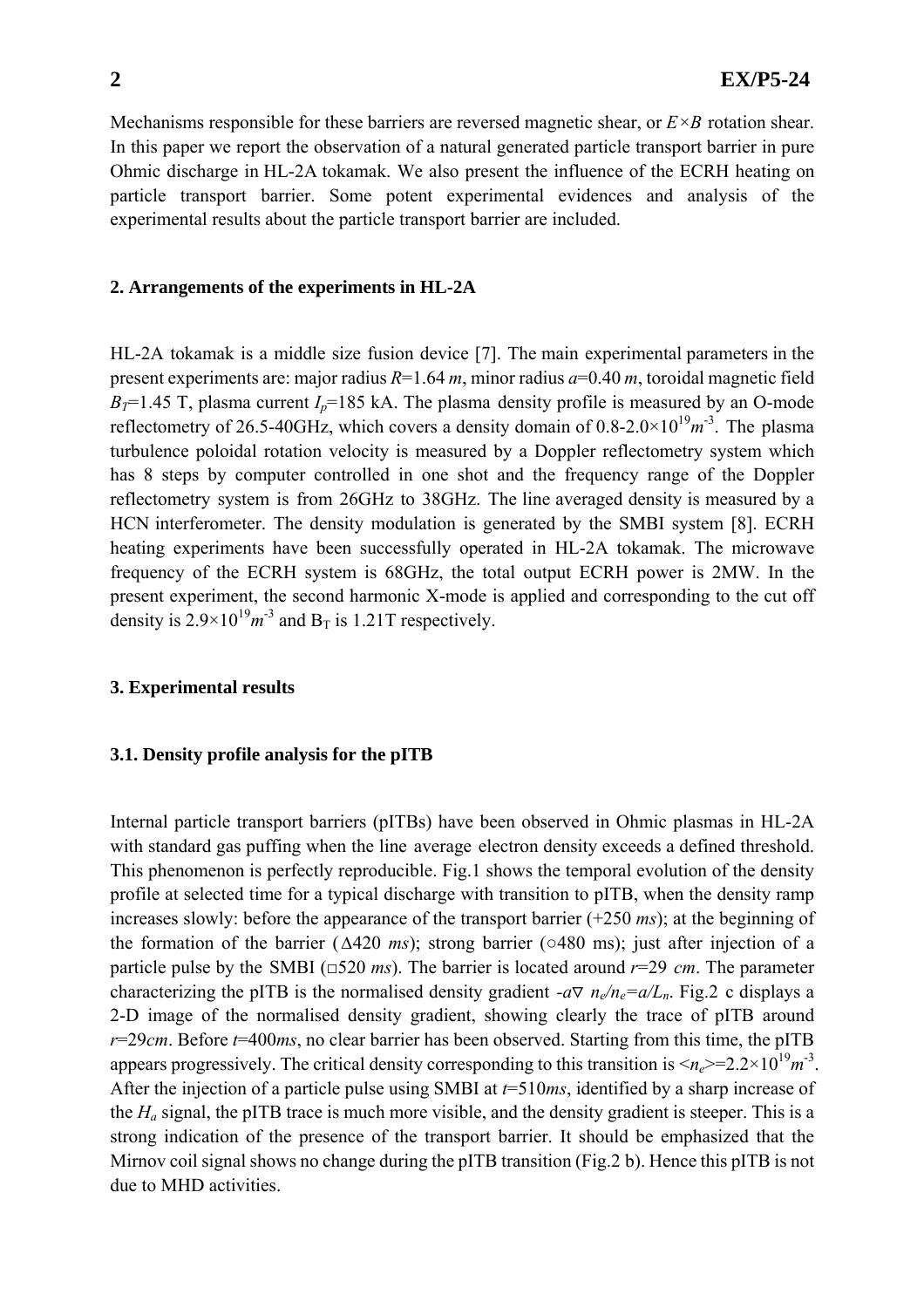

*FIG. 1. Shot #7557. Temporal evolution of the density profile at selected times. Before the appearance of the barrier (+ 250 ms); at the beginning of the formation of the barrier (*∆ *420 ms); strong barrier (*○*480 ms); just after a particle pulse injected by SMBI (*□*520 ms).* 



*FIG. 2. Shot #7557. (a) Temporal evolution of the plasma current*  $I_p(kA)$ *, the central line averaged density nl (1019 m -3). (b)Temporal evolution of the Mirnov coil signal and H signal. (c) 2-D image of the density gradient.* 

Fig. 3 shows the density gradient length at *t*=465*ms*. The width of the barrier is 1~2 *cm*. A drastic change has been observed in the density gradient through this barrier: *Ln*≈10*cm* at the barrier location, *Ln*≈50*cm* inside the barrier, and  $L_n \approx 25$ *cm* outside the barrier. In a region without particle sources and in steady state, the particle flux  $\Gamma = -D$  *n<sub>e</sub>*/*n<sub>e</sub>*-*Vn<sub>e</sub>*≈0, where *D* is the particle diffusivity, *V* is the particle convective velocity defined as positive for inward pinch, and negative for outward. Thus the ratio *D/V* is directly equal to  $L_n$ ,  $L_n = D/V$ . The shape of the density



*FIG. 3. Shot #7557. Density gradient length at t=465 ms.* 

gradient length gives interesting indications on the feature of *D* or *V*. Thus the barrier observed here is well-like and not step-like.

### **3.2. Density modulation analysis for the pITB**

A simple profile analysis does not allow to separate *D* and *V*. Modulation of auxiliary heating (ECRH, ICRH) is a powerful tool for the investigation of the heat transport [9-11] and the heat ITB [12]. In our experiments, the density modulation has been generated by SMBI. These experiments allow normally to separate the diffusivity term and the convection term, by using the fact that on one hand the phase of the particle wave generated by the modulation is very sensitive to the diffusivity but less sensitive to the convection, and on the other hand the amplitude of the particle wave is sensitive to diffusivity but very sensitive to the convection [9].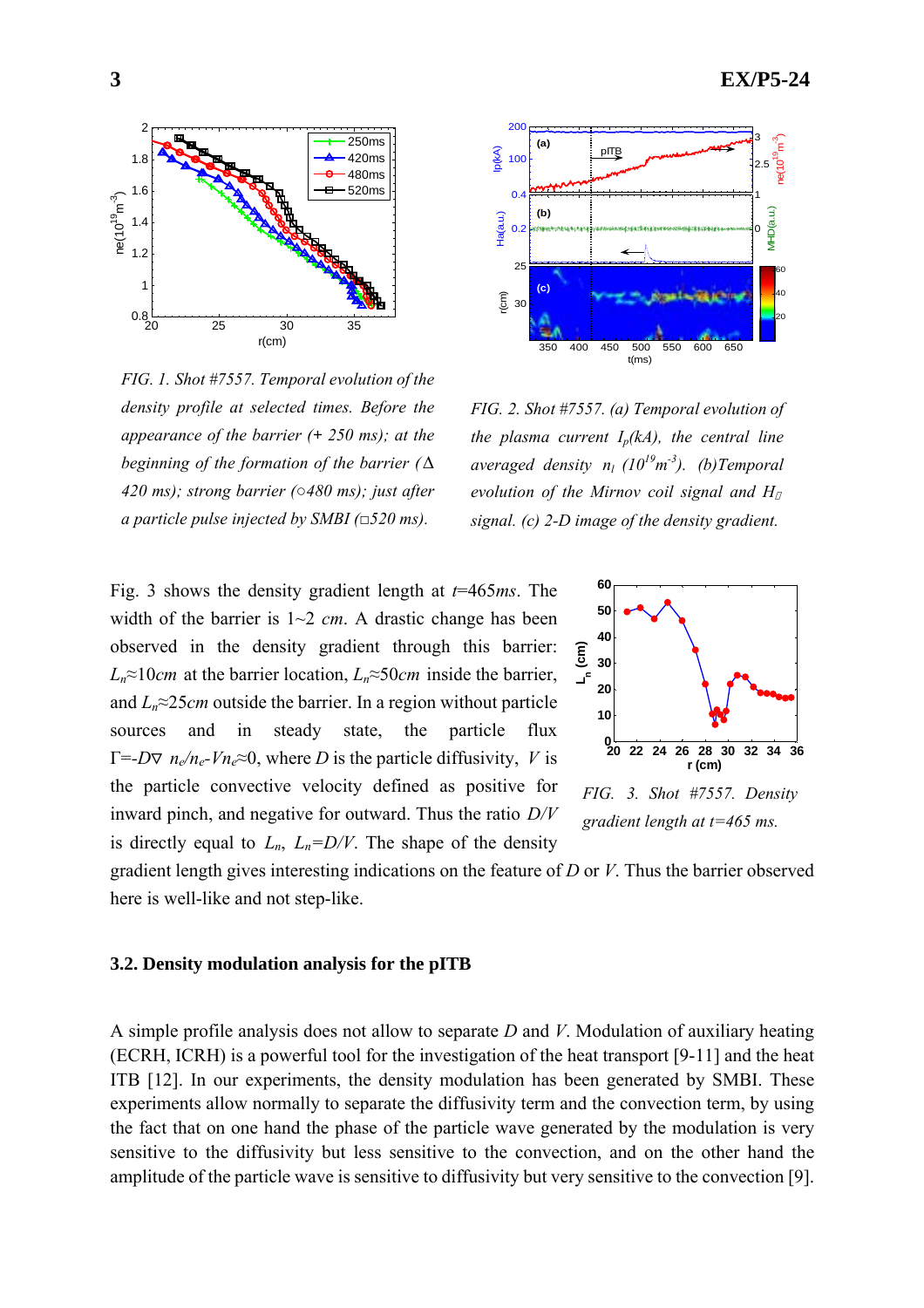In the present case, the SMBI modulation frequency is 9.6 Hz, the duration of SMBI pulse is



*FIG. 4. Shot #7593. Phase (a), amplitude (b) of the 1st harmonic of the Fourier transform of the modulated density. Comparison between experiment (circle) and simulation (solid).* 

about 6 *ms*, the gas pressure of SMBI is 1.3 MPa. The time resolution of the reflectometry is 1 *ms*. Profile analysis shows a pITB around  $r \approx 26 - 27$ *cm*. The figures 4a, 4b display respectively the phase and the amplitude of the 1st harmonic of the Fourier transform of the modulated density. From Fig. 4a, the minimum of the phase is at  $r \approx 25.3cm$ , which generally determines the particle source location. The shape of the phase around the minimum gives a rough estimate of the width of the particle source. From Fig.4b, a first peak in amplitude has been found at  $r \approx 24$ *cm*, slightly shifted inwards compared to the particle source location. This indicates the presence of a significant particle pinch in this region. At the barrier location  $r \approx 27$ *cm*, a second peak has been found in the amplitude, and strong effect has been observed in the phase.

Now the experimental results have been compared to an analytical model [13] for particle transport to quantitatively characterize this barrier. In cylindrical geometry the particle transport equation is simply given by:  $\frac{\partial n_e}{\partial t} = \frac{1}{r} \frac{\partial}{\partial r} \left[ r D \frac{\partial n_e}{\partial r} + r V n_e \right] + S(r, t)$  with the following control parameters, the diffusivity *D* and the convective velocity *V*. *S* is the particle source. For the simulation, the following parameters are used: the modulation frequency  $f_0=9.6\text{Hz}$ , the particle deposition  $r_{dep} = 25.3cm$ , the minor radius  $a = 40cm$ , the transport barrier is between  $x_1=25.6$ *cm* and  $x_2=26.7$ *cm*, the particle source is given by a Gaussian distribution with the amplitude  $S_0 = 0.69 \times 10^{19} m^{-1} s^{-1}$  (the total particle injected per second is  $N_p = 2 \pi R S_0$ ), and the width  $w = 0.03a$ . On the Fig. 4a and b, the solid lines represent the simulation. A satisfactory agreement has been found between the experimental points and the analytical calculation, and we have found Fig.5: in the domain 1 ( $r \le x_1$ ):  $D_1=0.1 \text{ m}^2/\text{s}$ ,  $V_1=1.0 \text{ m/s}$ ; in the domain 2 or in the well( $x_1 < r < x_2$ ),  $D_2 = 0.045 \frac{m^2}{s}$ ,  $V_2 = -2.7 \frac{m}{s}$ ; in the domain 3 ( $r > x_2$ ),  $D_3 = 0.5 \frac{m^2}{s}$ ,  $V_3 = 6.0 \frac{m}{s}$ . In the present case the neoclassical Ware pinch [14]  $V_{ware} \approx (r/a)^{0.5} E_{d}/B_{\theta} \approx 0.6 \text{m/s}$  around the barrier, where  $E_{\phi}$  is the toroidal electric field, and  $B_{\theta}$  is the poloidal magnetic field. The pinch velocity found in the domain 3 is much larger than the Ware pinch, while the velocity found in the domain 1 is very close to the latter. For comparison, SMBI modulations have been also performed for a discharge with a density  $\langle n_e \rangle = 1.9 \times 10^{19} m^{-3}$  lower than the critical value. In this case, no barrier has been observed and the diffusivity obtained by this method is  $D=0.25m^2/s$ , for  $r=28-31cm$ , and a negative convective velocity has been found  $V = -2.2m/s$  for *r*=28-31*cm*, *V*=-4.2*m/s* for *r*=31-33*cm*.

The convective velocity obtained above, using SMBI modulation, can be connected to the turbulent transport models. In tokamaks, an anomalous particle pinch exists in addition to the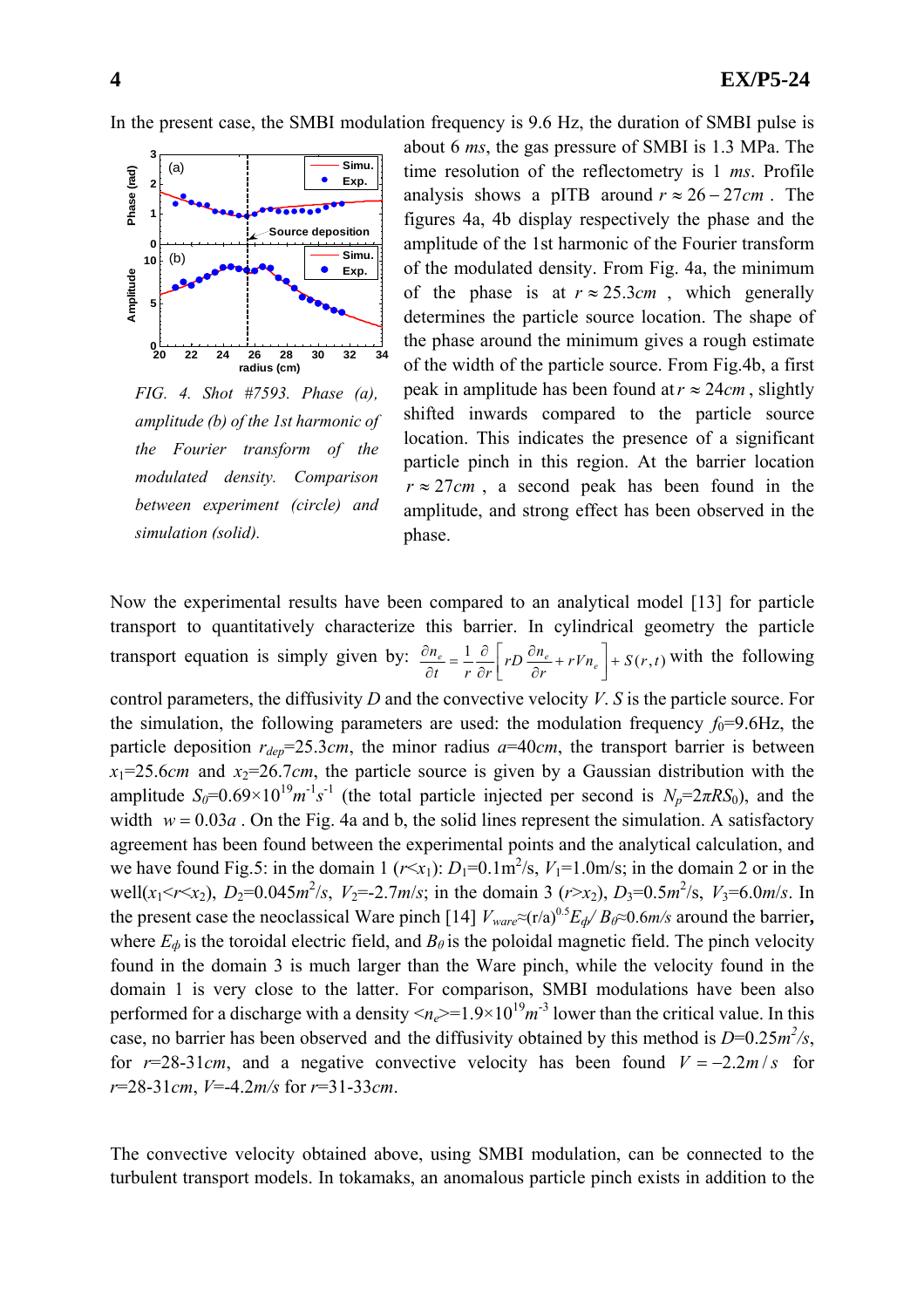neoclassical Ware pinch as shown in [15, 16]. Theoretical works have shown that this

anomalous particle pinch can be driven by turbulence and is composed by two terms: the curvature driven pinch *V*  $_q = C_q D$  *q/q*, and the thermodiffusion one *V*  $_T = -C_T D$   $T_e/T_e$ . In the plasma core  $(r/a<0.80)$ , the electron particle transport is mainly governed by two turbulences: the ion temperature gradient driven modes (ITG), and the electron trapped mode (TEM). As shown in [17, 18], for electrons  $V$  *q* always points inwards, whereas the thermodiffusion term can change direction according to the kind of turbulence: positive or inward for ITG, and negative or outward for TEM. As shown in ASDEX\_U for Ohmic discharges [19], TEM is dominating for low



*FIG. 5. Diffusivity D (solid), convective velocity V (dash) for the simulation of shot #7593.* 

collisionality (density), while ITG is dominating for high collisionality (density). The TEM/ITG transition occurs for an effective collisionality  $v_{\text{eff}} \approx 10 \ (\rho = 0.6 - 0.7)$ . The effective collisionality is defined as  $v_{\text{eff}}^* = v_{\text{e}} / \omega_{\text{De}} \approx 10^{-14} R Z_{\text{eff}} n_{\text{e}} T_{\text{e}}^2$ , where  $v_{\text{ei}}$  is the e-i collision frequency,  $\omega_{De}$  is the drift frequency, *R* is the major radius in *m*,  $Z_{\text{eff}}$  is the effective ion charge,  $n_e$  is the density in  $m^{-3}$ ,  $T_e$  is the electron temperature in *eV*. Applying to our case at  $\rho$ =0.7, *R*=1.64*m*,  $Z_{ef}$  $\approx 1.5$ ,  $n_e=1.5\times10^{19}m^{-3}$ ,  $T_e=0.2keV$ , the effective collisionality corresponding to the density threshold is  $v_{\text{eff}} \approx 9$ , very close to that for TEM/ITG transition. Thus the explanation for the convective velocity found with SMBI modulation could be the following: under the density threshold, TEM is the dominant turbulence, and the convective velocity is negative since the thermodiffusion is dominating. Beyond the threshold, the dominant turbulence is the ITG mode, the convective velocity with thermodiffusion dominance is positive. Inside the transport well, as shown in [20], TEM can be driven by the steep density gradient when  $a/L_n$  exceeds a critical value  $(a/L_n)_{crit} \approx 1.6$ . In the present case  $a/L_n \approx 4$  much larger than the critical value, thus the corresponding convective velocity is negative inside the transport well.

### **3.3. The turbulence perpendicular rotation analysis for the pITB**

In order to know if the formation of the pITB is linked or not to the  $E \times B$  rotation shear, the turbulence perpendicular rotation velocity has been measured with the Doppler reflectometry [21]. The probed turbulence wavenumber is about  $k_s = 5.9cm^{-1}$ , which is in the wavenumber range for ITG and TEM. Fig. 6 shows the radial profile of the perpendicular rotation velocity of the turbulence for different densities. Below the critical density  $\langle n_c \rangle = 2.2 \times 10^{19} m^{-3}$ , the measured velocity is smoothly increasing with radius for 0.6<*r/a*<0.9. When the line average density exceeds the density threshold, a drastic change in the measured rotation velocity has been observed in the barrier region r/a=0.6-0.7. We have also plotted in Fig.6 the electron diamagnetic drift velocity  $V_e^*$ , which is computed from the measured density and electron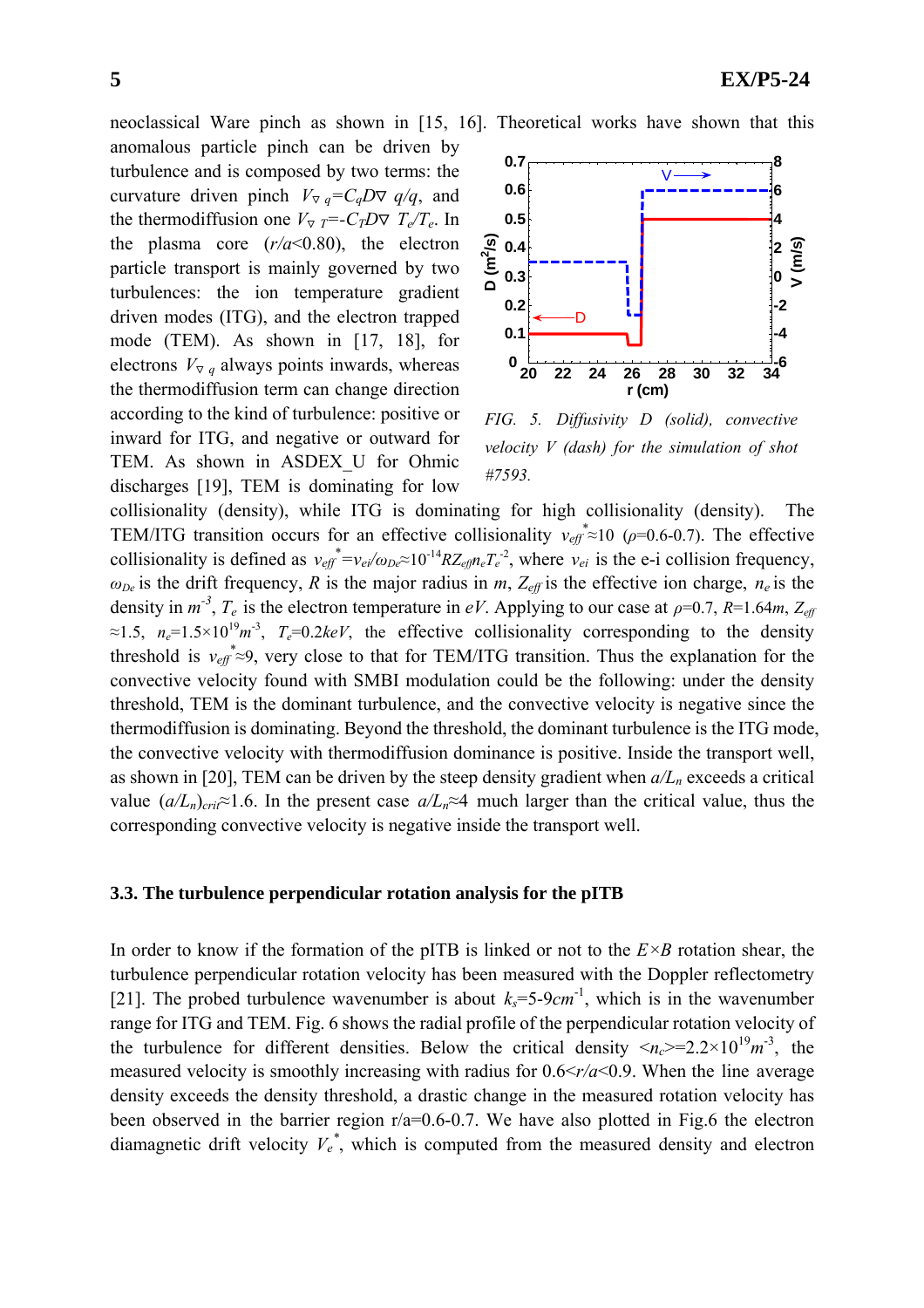temperature profiles. Same feature is observed in the barrier region for  $V_e^*$ . Assuming  $V = V_{E \times B} + V_e^*$ , from Fig.6 we have roughly  $V_{E \times B} \approx 1$ *km/s* for 0.6 <  $\rho$  < 0.9. This suggests that the



*FIG. 6. Radial profile of the erpendicular turbulence rotation velocity with pITB*  $(0, \Box)$  *without pITB*  $(\Delta)$ *measured by Doppler reflectometry. Radial profile of the electron diamagnetic drift velocityV \*.* 

drastic change observed in the turbulence rotation velocity at the barrier results is from the steepness of the density gradient in the barrier.

#### **3.4. The influence of ECRH heating on the pITB**

The comparative experiments have been done concerning both Ohmic phase and ECRH phase. The main aim is to know the influence of the ECRH heating on the particle transport barrier. The experimental results in ECRH heating show that the density profiles are different from the



*FIG. 7. The evolution of the parameters in ECRH heating in shot 8264: (a) the line average density by HCN, (b) the plasma current and (c) the electron temperature by Thomson scattering.* 

*FIG. 8. The density profile by microwave reflectometry in different time in shot 8264. The particle transport barrier position is about r=26cm. Line average density is about*   $2.2 \times 10^{19}$ m<sup>-3</sup>, the power of the *ECRH heating is about 200 kW.*

*FIG. 9. The density gradient length of shot 8264 at t=400ms. The minimum value is smaller than value in figure 3. It shows that the particle transport barrier in ECRH is stranger than that in pure Ohmic discharge.*

Ohmic phase: under same line average density conditions, the local density at the pITB foot in ECRH heating is lower  $(1.0 \times 10^{19} m^{-3})$  than that in Ohmic discharge  $(1.4 \times 10^{19} m^{-3})$ . Fig. 7 shows the time evolution of the average density measured by HCN interferometer (a), the plasma current (b) and the temperature measured by Thomson scattering (c) in shot 8264. On-axis ECRH heating switch on from 220 ms in this shot. Before ECRH the plasma line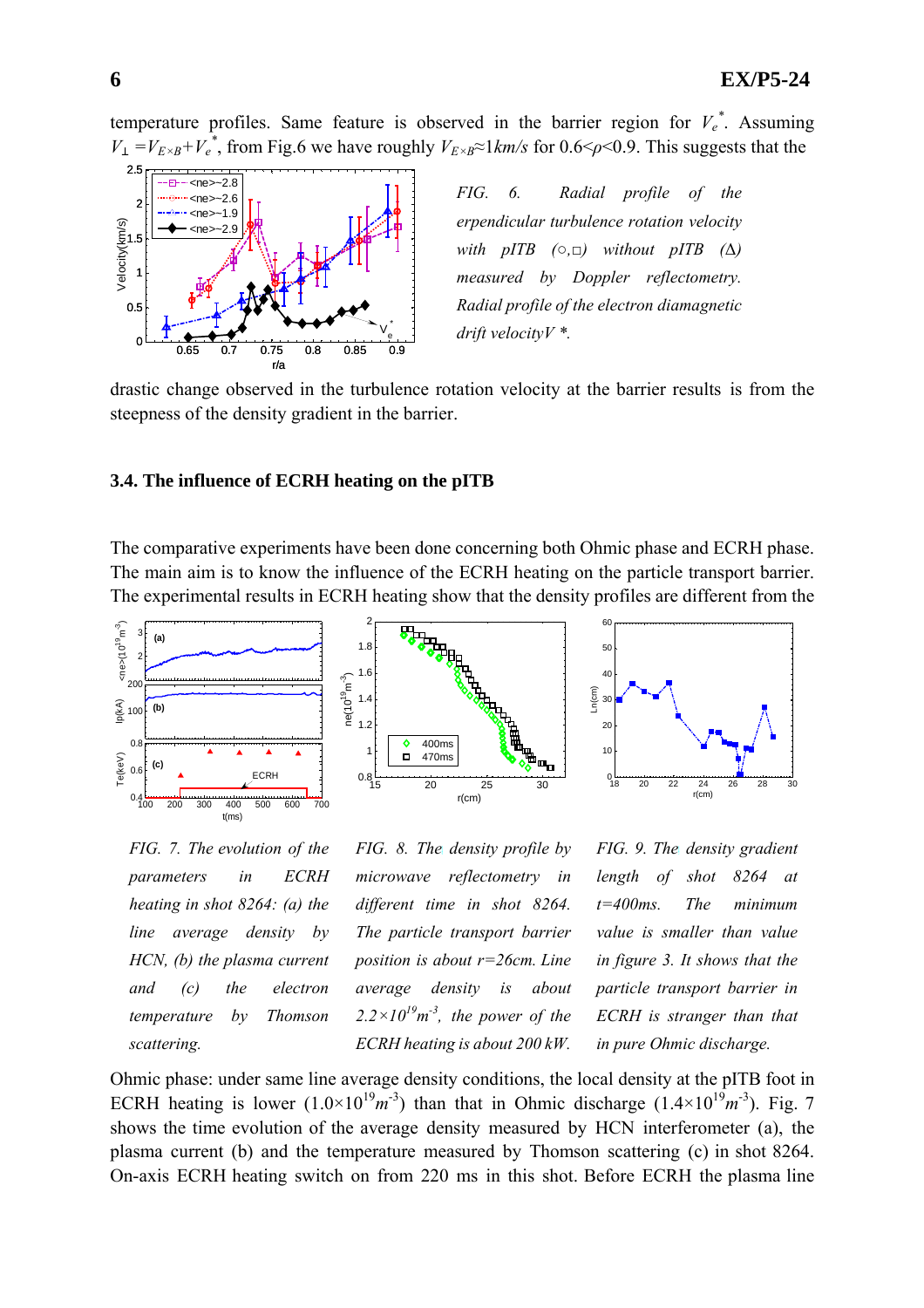average density just reaches the critical density  $2.2 \times 10^{19} m^{-3}$  as shown in figure 7(a). The density profiles in the region of the particle transport barrier during ECRH heating are steeper than that in shot 7557 as shown in Fig. 8 and Fig. 1, respectively. The density gradient length has also been calculated as shown in figure 9. The values of the density gradient length in the particle transport barrier are lower than the values of in shot 7557 in the barrier zone. But the positions of the pITB are almost in the same place, around  $\rho=0.65 \sim 0.7$ .

## **4. Summary**

The pITB phenomena have been experimentally observed in the core region of Ohmic plasmas in HL-2A tokamak. A density threshold has been found for the formation of the pITB with  $\langle n_c \rangle = 2.2 \times 10^{19} m^{-3}$ . The diffusivity D is rather well-like than step-like. The convection is inward outside of the well and outward inside the well. The change of sign for the convective velocity has been explained by the turbulence TEM/ITG system. During the formation of the barrier, neither magnetic shear nor  $E \times B$  rotation shear underwent great change. On the other hand the formation of this barrier coincides with the TEM/ITG transition. The pITB may be created initially by the discontinuity or jump in the convective velocity during the TEM/ITG transition. These could have interesting implication for the control of the particle transport barrier via turbulence. The influence of the ECRH heating on the particle transport barrier has been also observed: **i)** the density profiles in the region of the particle transport barrier are steeper in ECRH heating than that in Ohmic phase; **ii)** under same line average density conditions, the local density at the pITB foot in ECRH heating is lower than that in purely Ohmic discharge.

The authors would like to thank Dr. X. Garbet and Dr. G. Giruzzi for fruitful discussions and to thank HL-2A team.

#### **References**

- [1] F. Wagner, G. Faussmann, D. Grave *et al*., Phys. Rev. Lett. **53**, (1984) 1453
- [2] M.J. Greenwald, D.A. Gwinn, S. Milora *et al.*, Phys. Rev.Lett. **53**, (1984) 352
- [3] C.L. Fiore, J.E. Rice, P.T. Bonoli *et al*., Phys. Plasmas **8**, (2001) 2023
- [4] J.E. Rice, P.T. Bonoli, E.S. Marmar *et al*., Nucl. Fusion **42**, (2002) 510
- [5] E.J. Doyle, G.M. Staebler, L. Zeng *et al.*, Plasma Phys. Controlled Fusion **42**, (2000) A237
- [6] D.R. Baker *et al.*, Nuclear Fusion, Vol. 40, No. 5, IAEA, Vienna, (2000) 1003
- [7] Y. Liu *et al.*, Nucl. Fusion 45 (2005) 239
- [8] L.H. Yao *et al.*, Nucl. Fusion **38**, (1998) 631
- [9] N.J. Lopes Cardozo, Plasma Phys. Control. Fusion **37**, (1995) 799
- [10] P. Mantica, G. Gorini, G.M.D. Hogeweij *et al.*, Phys. Rev. Lett. **85**, (2000) 4534